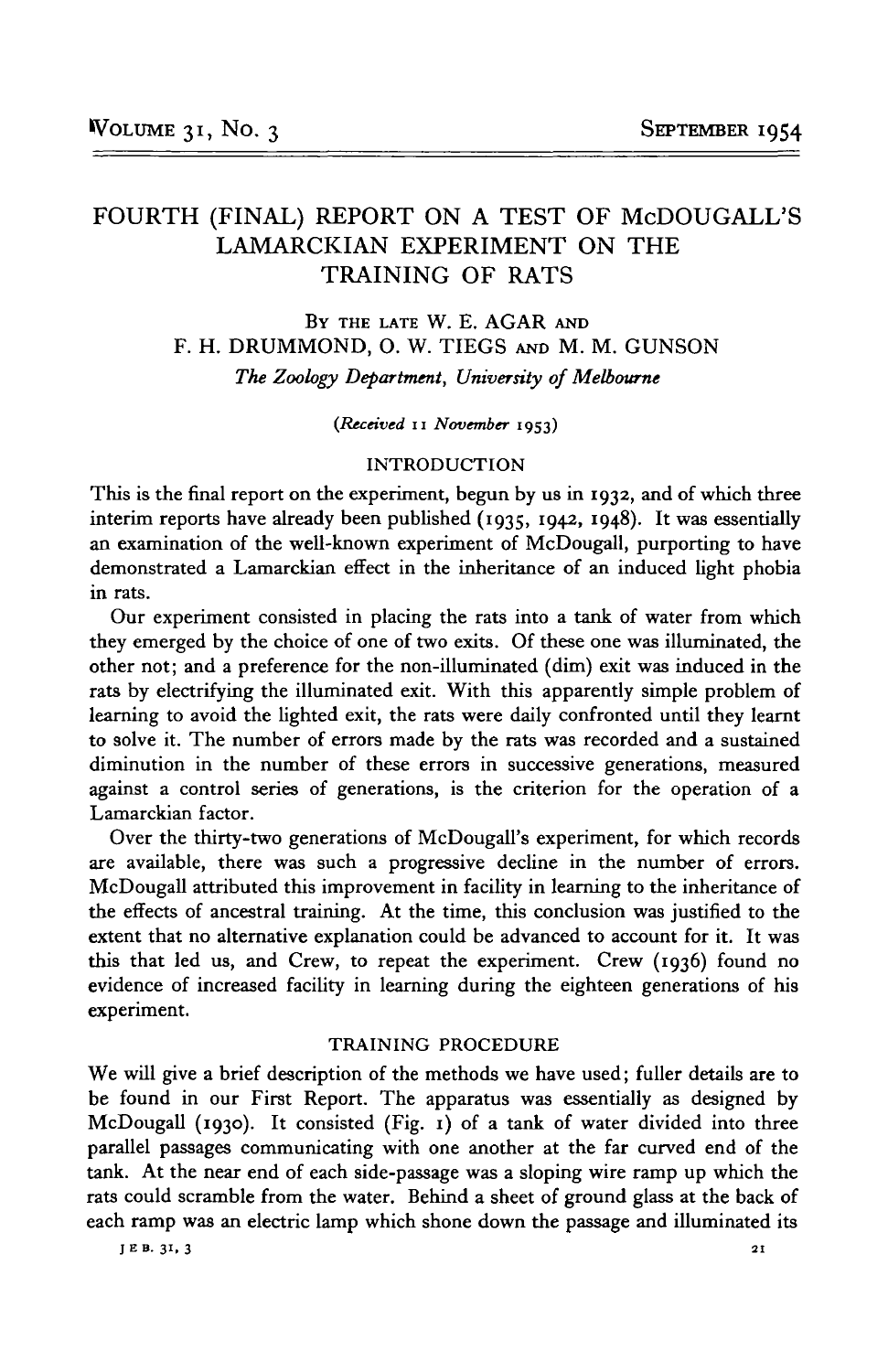communication with the central passage. The circuit was arranged so that one or the other lamp could be lit alternately. Coupled with the lighting circuit was a second circuit that electrified the ramp on the illuminated side; a current of 230 V.,  $1.2$  mA. was used, with a duration of  $3$  sec.

A rat placed in the water at the near end of the central passage swam along it and then had a choice of two escape routes. If it chose the bright ramp it escaped at the expense of a 3 sec. electric shock. The rat had to learn to escape always by the dim exit, irrespective of whether this was on the right side or the left. Facility in learning was measured by the number of errors made, i.e. the number of escapes by the bright exit, before it learnt to use the dim one always. A rat was held to have learnt the task as soon as it made twelve consecutive correct runs.

Our routine procedure has been to wean the rats when 26 days old. To acquaint



Fig. 1. Diagram of training tank.

them with the training apparatus, they were given, on the following day, six 'runs' without illuminated ramps, after which normal training began. This consisted of four runs per day for  $\varsigma$  days (the animals still being rather small) and thereafter six per day until the task was learnt. A small proportion of rats, that had failed to solve the problem by the 52nd day of training, were given 'special training'. They were, almost without exception, rats that had developed the habit of going exclusively to one ramp and were quite unable to solve the problem because of unawareness of the alternative exit. 'Special training' consisted in forcing the animals, usually against strong resistance, to take the correct pathway. Training of all rats was continued after learning was complete, and until the time of mating, but was limited to two runs per day.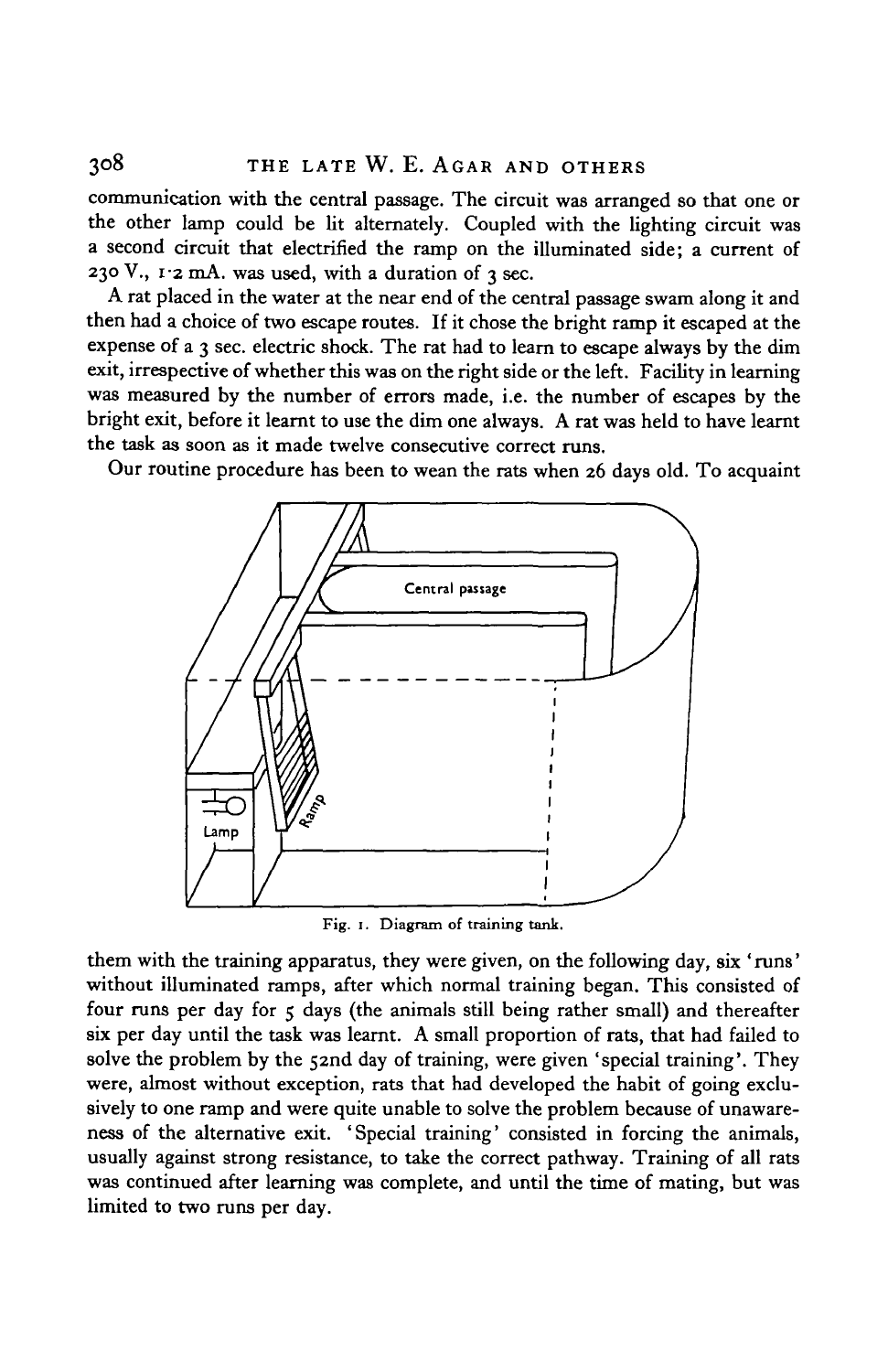### CONTROLS

A fundamental weakness in McDougall's experiment was his failure to maintain a control line of rats for comparison with his trained line. In our experiment we instituted a proper control line, bred parallel with the trained line and under the same conditions. All the rats were descendants of a single pair of Wistar origin. The first generation obtained from this pair (which was not trained) was divided into two groups, one of which was trained and became the ancestors of the trained line (*T).* The other group was not trained and became the ancestors of the control line  $(C)$ . In each generation the required number of rats of the trained line was trained and mated as parents of the next generation. In the control line some litters were not trained but were kept as parents of the next generation; other litters of this line were trained to provide controls to the same generation of the trained line. These trained controls were, of course, not used for breeding. In this way each generation of the trained line was tested against an approximately equal number of controls, differing from the trained line only in the fact that their ancestors were not trained.

In our Third Report we stated that genetic differences in colour pattern and body size between the trained and control lines had appeared, and suggested that mutations could have been responsible for the consistent superiority of the trained line over the control between about generations 12-28. This raised the possibility that further mutations, having a direct effect on the rate of learning, might occur. If such mutations accumulated in the trained line their effect would simulate that of Lamarckian inheritance. To meet this possibility we took the precaution of maintaining from generation 41 onwards, two trained sublines *(TA* and *TB)* and two control sublines *(CA* and *CB).* The offspring of generation 40 of the trained line were divided into two groups. One became the ancestors of subline *TA,* the other, the ancestors of subline *TB.* The controls were treated in a similar manner. The two control sublines were thus joint controls to the two trained sublines; there was no special relationship between *TA* and *CA,* or between *TB* and *CB.* It may be stated at once that there was no evidence of divergence, in respect of facility in learning, between the sublines during the ten generations, 41-50.

### MATING AND MORTALITY

The minimum age at which the rats were mated was 85 days. By this time even the rats which required ' special training' had learnt the task. In order that every rat, whether it had learnt quickly or slowly, should have an equal chance of becoming a parent, all the rats of a generation were mated at the same time.

The rats were mated without reference to their training scores. Except for a short period, brother-sister matings were avoided as far as possible. Not all the mated rats became parents of the next generation, for many of the matings proved infertile, and others did not produce litters till after the number of young required had been obtained. This, of course, applied to both the trained and control lines.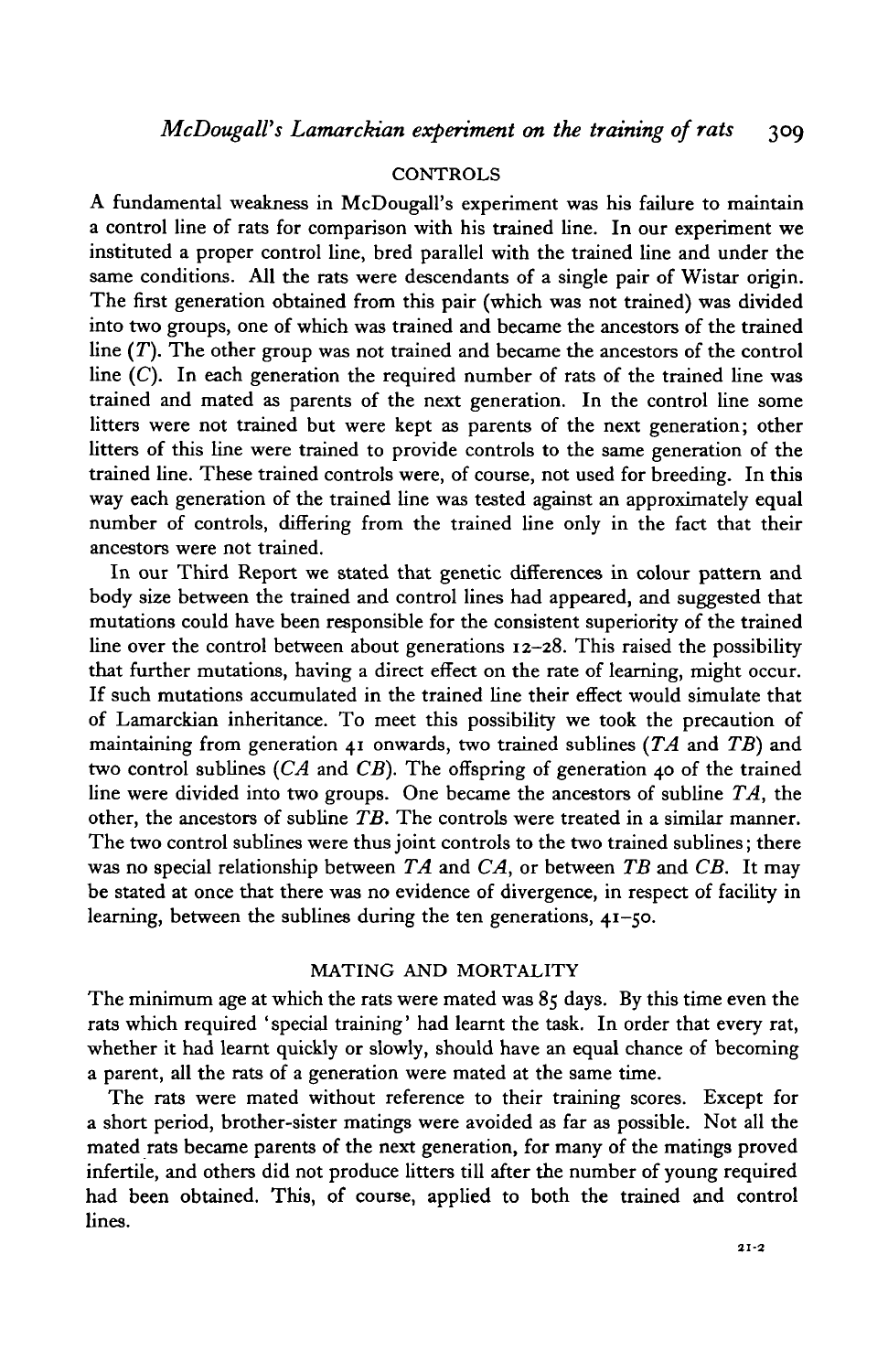Of the 4654 rats which started training forty-three died before they had learnt the task. These forty-three rats have been excluded from our figures. Throughout the whole of the experiment there were no injuries of any kind attributable to the electric shock.

### MEASURE OF PERFORMANCE

In previous reports we have discussed the problem of finding a satisfactory measure of the performance of a group of rats as a whole. The use of the arithmetic mean number of errors made by the rats is unsatisfactory owing to the extreme skewness of the distribution (Second Report, Table 1) and, in any case, is invalidated by our practice of giving 'special training' to the very slow learners. In this report, and for the analyses of the results of the experiment, we have used the measure adopted in our Third Report: 'The scores of the first thousand control rats were arranged in order of magnitude, and the whole group divided into ten classes, each containing as nearly as possible an equal number of rats, having regard to the fact that the number of errors are necessarily whole numbers.'

The resulting distribution is shown in Table 1.

Table 1. *The first* 1000 *controls classified according to the number of errors made*

| Class<br>$\ddotsc$                                                                                                                                  |    |            |     |     |    |     |  |           |
|-----------------------------------------------------------------------------------------------------------------------------------------------------|----|------------|-----|-----|----|-----|--|-----------|
| No. of errors $\vert 0^{-5} \vert 0^{-10} \vert 11^{-15} \vert 10^{-19} \vert 20^{-23} \vert 24^{-27} \vert 28^{-32} \vert 33^{-40} \vert 41^{-67}$ |    |            |     |     |    |     |  | $168 - 7$ |
| No. of rats                                                                                                                                         | 93 | <b>IIO</b> | 102 | 105 | ob | 100 |  | 101       |

Thus all the rats with training scores o-5 errors inclusive are placed in class 1, and so on. The arithmetic mean of the classes so obtained will be referred to as the *mean class* of the group of rats concerned.

## BODY SIZE IN THE TRAINED AND CONTROL LINES

In our Third Report we discussed a genetic difference in body size between the trained line and the control. Weighings made in generations 25-28, and also in generations 34-36, showed that the rats of the trained line were substantially heavier than the controls. At 26 days old the difference in mean weights was approximately 13 g. (Table 2).

Further series of weighings at 26 days old were made in generations 49 and 50. These showed (Table 2) that there was no difference in weight between the two trained sublines, but that the mean weights, by comparison with those of generations previously weighed, had fallen by about 9 g. The mean weights were: females  $(85)$  43.6 g., males (70) 45.2 g. Only 6% of the rats in these two generations weighed more than 50 g.; in generations  $25-28$  and  $34-36$ ,  $60\%$  exceeded this weight.

In the controls, the mean weights of the two sublines in generation 49 were much the same. They conformed to those of earlier generations of controls and this was also true of subline *CA* of generation 50. However, in subline *CB* of this generation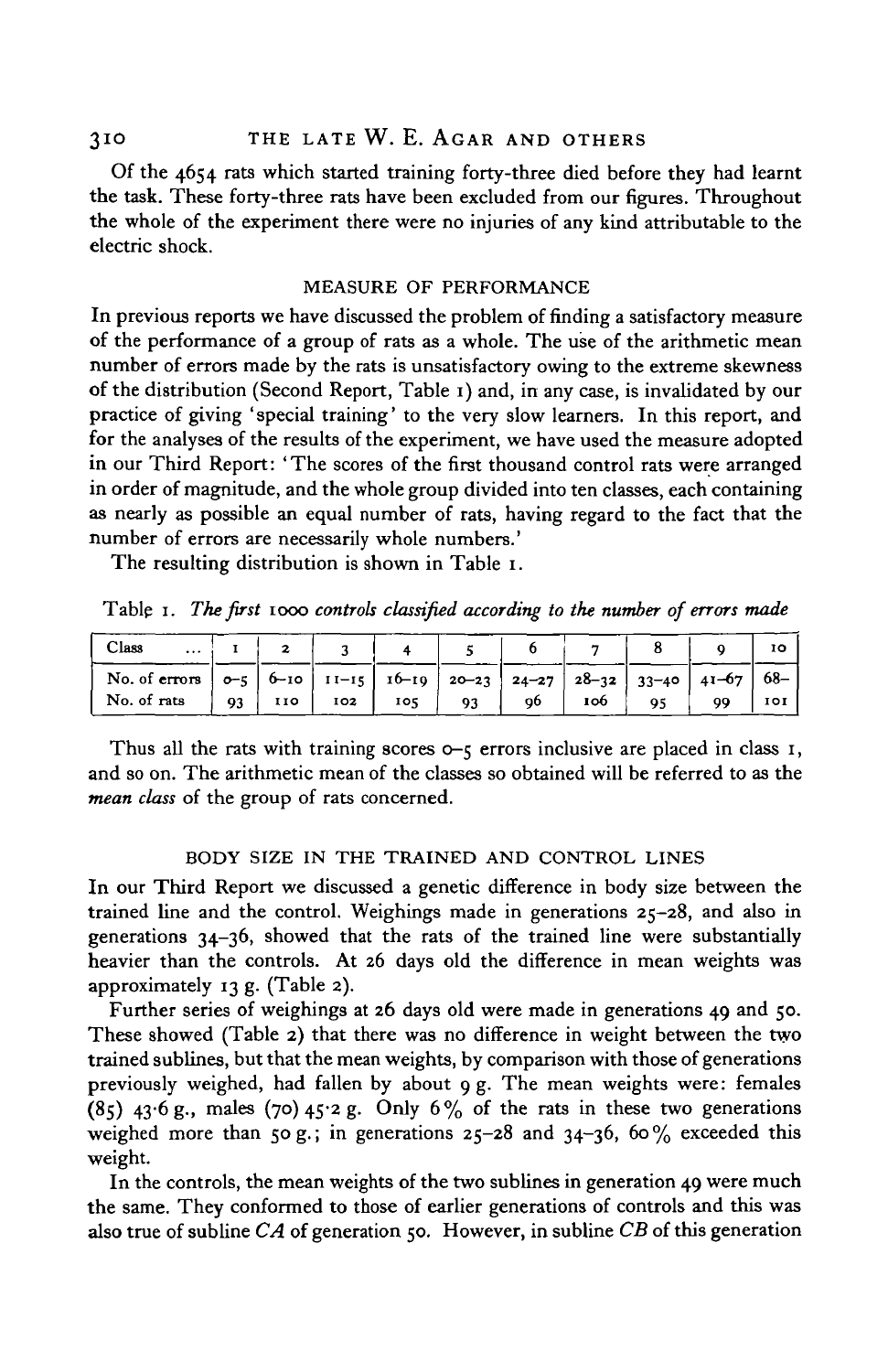*McDougall's Lamarckian experiment on the training of rats* 311

the mean weights were: females (23)  $43.2$  g., males (23)  $43.8$  g. These are practically the same as those of the trained sublines.

Greenman & Duhring  $(1931)$  have recorded the weights of a large number of rats from the Wistar Institute colony. Over a period of 4 years, eight groups of males and females were weighed. At 25 days old, the mean weights of the groups varied from 34.3 to 48.6 g. If  $2.5$  g. is added to the figures of Greenman & Duhring to allow for the fact that they refer to rats 1 day younger than ours, the total mean weights become: females  $(423)$   $43.2$  g., males  $(455)$   $43.8$  g.

Thus, at the end of our experiment there was no evidence of the genetic difference in body size which previously had distinguished the rats of the trained line from the controls and also from Wistar Institute stocks.

| Generation | Trained line                                         | Control line                                                       |  |  |
|------------|------------------------------------------------------|--------------------------------------------------------------------|--|--|
| $25 - 28$  | $9(73)$ 50.5 $\pm$ 0.5 $\,$<br>δ (72) 50.4 $\pm$ 0.6 | $(153)$ 38.0 $\pm$ 0.4<br>$(139)38.7 \pm 0.4$                      |  |  |
| $34 - 36$  | ♀ (50) 53.0±0.7<br>$3(50)54.8 \pm 0.7$               | $(50)$ $38.0 + 0.7$<br>$(50)$ 40.3 ± 0.7                           |  |  |
| 49A        | $9(17)42.6 \pm 0.7$<br>$\delta$ (12) 44.5 ± 1.4      | (40) 36∙1±0∙6<br>(29) 37 <sup>.</sup> 9±0 <sup>.</sup> 6           |  |  |
| 49B        | $9(21)43.0 \pm 0.6$<br>$\delta$ (14) 43.6 ± 0.8      | $(30)$ $36.4 \pm 0.7$<br>(23) $38.3 \pm 0.7$                       |  |  |
| 50 A       | $9(21)433 \pm 10$<br>$\delta$ (20) 43.6 ± 1.0        | $(21)$ 38.0 ± 1.0<br>$(24)$ 39.8 ± 0.9                             |  |  |
| 50B        | $9(26)45.2 \pm 0.8$<br>$\delta$ (24) 47.9 ± 1.0      | (23) 43 <sup>.</sup> 2 $\pm$ 0 <sup>.</sup> 6<br>$(23)$ 43.8 ± 0.5 |  |  |

Table 2. *Mean weight in grams, with standard errors, of rats at* 26 *days. The figures in brackets are the number of rats weighed*

### GENERAL RESULTS OF EXPERIMENT

Data covering generations  $1-36$  are given in our earlier reports. Tables 3 and 4 of the present report give the data for generations 37-50 which conclude the experiment. The results are summarized in two graphs (Figs. 2, 3). Fig. 2 shows the annual performances over the 20 years of the experiment; Fig. 3 gives the performances of successive generations. In the latter figure, we have arranged the generations as nearly as possible in groups of 4 (see Table 4), in order to minimize chance fluctuations.\*

The general result is that periods of progressively decreasing scores have alternated with periods of progressively increasing scores, and in this the controls have participated. Thus there was a fairly regular decrease in the number of errors during the first sixteen generations, a slight increase in the following four and then a further decrease until the twenty-eighth. Over the next eight generations there was a marked increase in the number of errors, and high scores were maintained until the 40th generation after which a further decrease occurred. Thus in spite of the great improvement during the first half of the experiment the scores of the

<sup>•</sup> The last group necessarily contains only two generations (49 and 50) and in the first group of controls only generations 2-4 are, of course, included.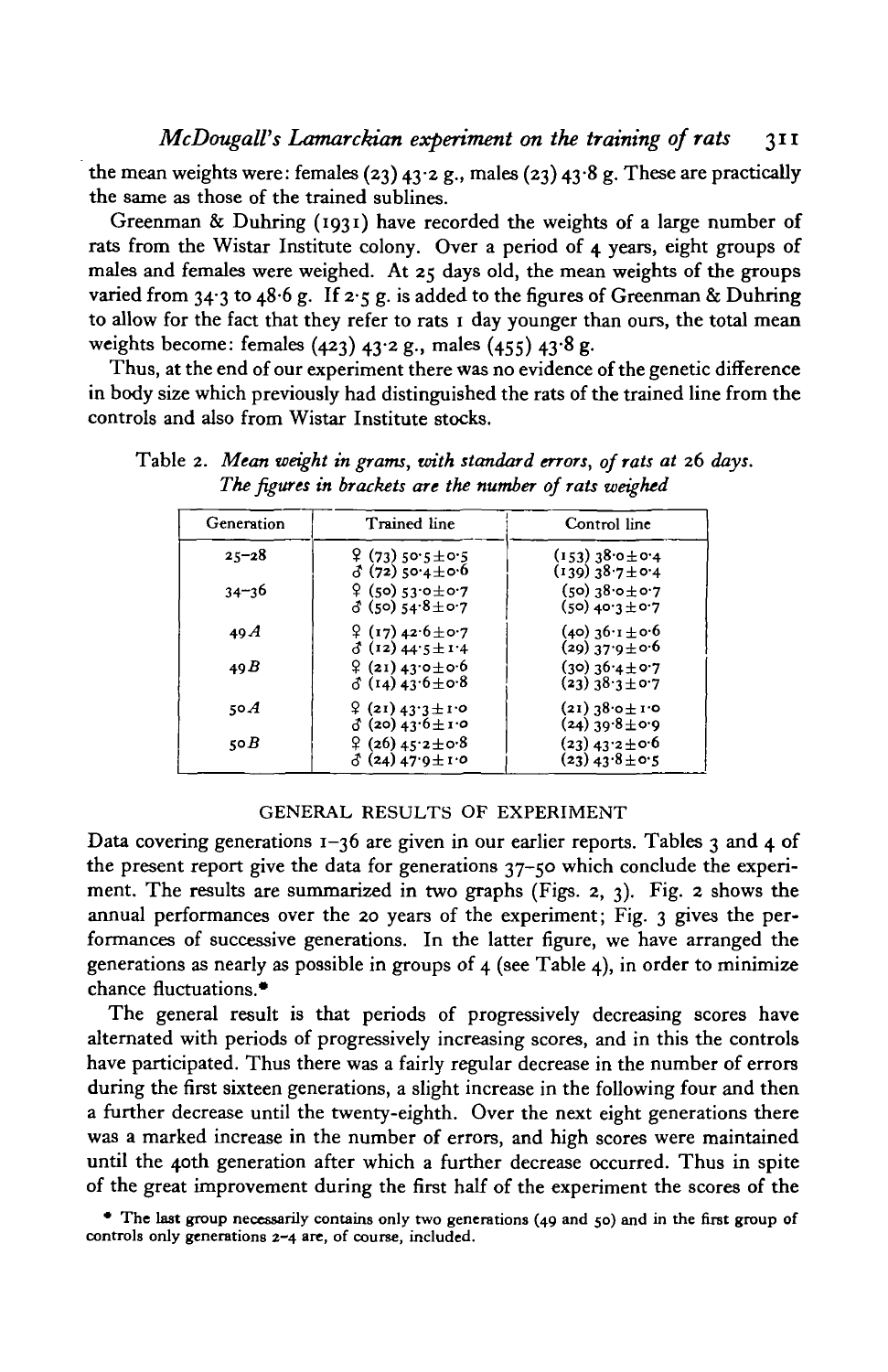## Table 3. The number of errors made (shocks received) by each rat, the median number of errors, and the mean class, in each of generations  $37-50$

 $(T,$  trained line;  $C$ , control line.  $S$  indicates that the rat qualified for special training. In the trained line the rats which became parents of the next generation are in heavy type.)

|    | Genera-<br>tions |    | Median | Mean<br>class | No. of errors made by each rat                                                                                                                                                                                  |
|----|------------------|----|--------|---------------|-----------------------------------------------------------------------------------------------------------------------------------------------------------------------------------------------------------------|
| 37 | Т                | 50 | 20     | 6.48          | 5, 5, 8, 9, 15, 16, 17, 18, 19, 19, 21, 21, 23, 23, 25, 25, 27, 27,<br>27, 27, 28, 29, 29, 29, 29, 29, 30, 30, 30, 30, 31, 32, 34, 34,<br>34, 35, 37, 38, 38, 40, 40, 40, 43, 47, 52, 54, 58, 91, 99, S         |
|    | с                | 50 | 27.5   | 6.48          | 2, 6, 10, 11, 12, 13, 14, 14, 17, 17, 18, 18, 19, 19, 19, 21, 22,<br>23, 23, 24, 25, 25, 25, 27, 27, 28, 28, 29, 33, 34, 36, 38, 38,<br>40, 41, 44, 44, 51, 53, 56, 59, 65, 67, 84, S, S, S, S, S, S            |
| 38 | Т                | 50 | 27.5   | 6.16          | 9, 10, 11, 11, 12, 14, 14, 15, 16, 18, 19, 19, 19, 20, 20, 21, 22,<br>23, 23, 24, 25, 25, 26, 26, 27, 28, 29, 30, 30, 31, 31, 32, 32,<br>32, 32, 33, 34, 36, 36, 38, 39, 41, 42, 45, 47, 49, 50, 53, 56,<br>124 |
|    | С                | 50 | 26.5   | 6.32          | 4, 5, 7, 8, 8, 9, 10, 12, 12, 16, 18, 20, 21, 21, 22, 22, 22, 22,<br>23, 24, 24, 25, 25, 26, 26, 27, 28, 30, 31, 32, 32, 33, 35, 38,<br>39, 41, 41, 42, 44, 46, 47, 49, 53, 59, 97, 126, S, S, S, S             |
| 39 | Т                | 50 | 21     | $5'$ 00       | <b>2</b> , 2, 2, 3, 4, 5, 7, 8, 9, 9, 9, 10, 11, 11, 12, 12, 14, 15, 17,<br>17, 17, 20, 21, 21, 21, 22, 22, 27, 27, 28, 30, 31, 31, 32, 32,<br>34, 34, 35, 36, 36, 38, 38, 38, 39, 40, 46, 54, 60, 93           |
|    | $\boldsymbol{C}$ | 50 | 22     | 5.88          | 6, 8, 9, 11, 13, 14, 14, 15, 15, 16, 16, 16, 16, 17, 17, 17, 18, 18,<br>18, 19, 19, 21, 21, 21, 22, 22, 23, 25, 25, 29, 29, 30, 31, 32,<br>33, 34, 34, 36, 41, 41, 42, 46, 48, 57, 67, 74, 76, 93, 108, 118     |
| 40 | Т                | 49 | 25     | 5.69          | 7, 8, 11, 11, 11, 11, 13, 14, 14, 15, 15, 16, 17, 18, 19, 19, 19,<br>20, 21, 21, 22, 23, 24, 25, 25, 26, 27, 28, 28, 28, 30, 30, 30,<br>30, 30, 31, 31, 31, 32, 33, 35, 37, 39, 39, 40, 44, 48, 55, 75          |
|    | С                | 33 | 22     | 5.24          | 6, 6, 8, 8, 9, 10, 11, 12, 12, 13, 13, 14, 15, 16, 20, 20, 22, 23,<br>23, 25, 26, 29, 31, 31, 32, 33, 36, 38, 47, 54, 55, 69, S                                                                                 |
| 41 | TA               | 35 | 23     | 5.46          | 2, 5, 6, 9, 10, 11, 11, 11, 12, 12, 13, 14, 16, 18, 20, 20, 21, 23,<br>24, 25, 25, 26, 27, 29, 29, 32, 34, 49, 52, 53, 54, 54, 68, 75,<br><b>IIQ</b>                                                            |
|    | TB               | 36 | 16.5   | 4.14          | 1, 3, 3, 4, 4, 5, 6, 6, 8, 9, 9, 9, 9, 14, 15, 15, 16, 16, 17, 17, 18,<br>$18, 19, 19, 20, 21, 26, 27, 27, 32, 32, 43, 46, 46, 48, 97$                                                                          |
|    | CA               | 30 | 20     | 4.63          | 4, 11, 11, 12, 13, 13, 13, 14, 14, 14, 14, 15, 16, 17, 19, 21, 21,<br>21, 21, 22, 22, 23, 25, 26, 26, 29, 32, 40, 48, 49                                                                                        |
|    | CB               | 30 | 22     | 5.53          | 2, 10, 12, 13, 14, 14, 15, 15, 15, 15, 17, 17, 19, 20, 22, 22, 26,<br>27, 28, 29, 30, 32, 34, 39, 41, 44, 52, 57, 82, 105                                                                                       |
| 42 | TA               | 34 | 15.5   | 3.94          | $\frac{1}{1}$ 3, 5, 5, 6, 7, 7, 8, 8, 8, 10, 12, 12, 14, 15, 15, 15, 15, 16, 16,<br>17, 18, 18, 19, 21, 21, 22, 23, 24, 24, 25, 26, 55, 60, 74                                                                  |
|    | T B              | 32 | 18.5   | 4.75          | 4, 5, 6, 6, 7, 7, 8, 11, 12, 12, 12, 13, 13, 16, 16, 18, 20, 20, 21,<br>22, 22, 22, 23, 25, 27, 32, 41, 42, 52, 61, 96, 101                                                                                     |
|    | CA               | 29 | 25     | 6.21          | 0, 5, 6, 9, 11, 13, 15, 16, 19, 23, 23, 23, 24, 24, 25, 32, 35, 37,<br>37, 39, 39, 42, 42, 44, 81, 103, 105, S, S                                                                                               |
|    | CB               | 28 | 21.5   | 5.03          | 4, 4, 6, 10, 12, 12, 15, 15, 15, 17, 17, 18, 20, 21, 22, 22, 23, 25,<br>26, 28, 29, 30, 32, 37, 39, 40, 57, $S$                                                                                                 |
| 43 | TА               | 36 | 15.5   | 3.92          | 2, 5, 5, 6, 7, 7, 7, 8, 9, 10, 10, 10, 11, 12, 12, 12, 13, 15, 16,<br>$16, 17, 19, 19, 20, 20, 23, 23, 24, 25, 26, 26, 29, 31, 31, 33,$<br>53                                                                   |
|    | TВ               | 34 | 24     | 5.88          | 7, 8, 10, 12, 12, 14, 15, 15, 17, 19, 20, 21, 22, 22, 22, 24, 24,<br>$24, 25, 25, 26, 27, 27, 28, 32, 34, 35, 43, 44, 45, 46, 47, 63,$<br>65                                                                    |
|    | CA               | 43 | 21     | 4.93          | $0, 2, 4, 6, 6, 7, 8, 8, 9, 9, 10, 10, 11, 11, 14, 15, 15, 18, 20, 20,$<br>20, 21, 21, 21, 22, 23, 23, 24, 24, 24, 24, 24, 24, 34, 35, 39,<br>39, 41, 119, 128, S, S, S                                         |
|    | CB               | 8  |        | 6.62          | 15, 17, 24, 25, 36, 36, 37, S                                                                                                                                                                                   |
| 44 | TA               | 37 | 17     | 4.43          | 3, 3, 4, 6, 6, 6, 8, 8, 8, 9, 10, 11, 12, 13, 13, 15, 16, 17, 18,<br>18, 18, 20, 20, 23, 24, 24, 26, 28, 28, 33, 38, 39, 40, 55, S, S                                                                           |
|    | TВ               | 36 | 15     | 3.83          | 4, 7, 7, 9, 9, 10, 10, 10, 10, 11, 11, 11, 12, 12, 12, 13, 14,<br>$16, 16, 17, 17, 18, 19, 20, 20, 21, 21, 21, 22, 23, 25, 27, 29,$                                                                             |
|    | CA               | 29 | 20     | 5.27          | 35, 37<br>3, 5, 7, 8, 9, 9, 10, 11, 12, 14, 16, 17, 19, 19, 20, 22, 23, 24,<br>24, 28, 33, 39, 48, 61, 62, 64, 87, S, S                                                                                         |
|    | CВ               | 30 | 11     | 3.30          | 5, 5, 5, 6, 6, 6, 6, 7, 7, 7, 9, 9, 10, 10, 10, 12, 12, 13, 13,<br>14, 14, 15, 15, 16, 17, 17, 28, 43, 92, S                                                                                                    |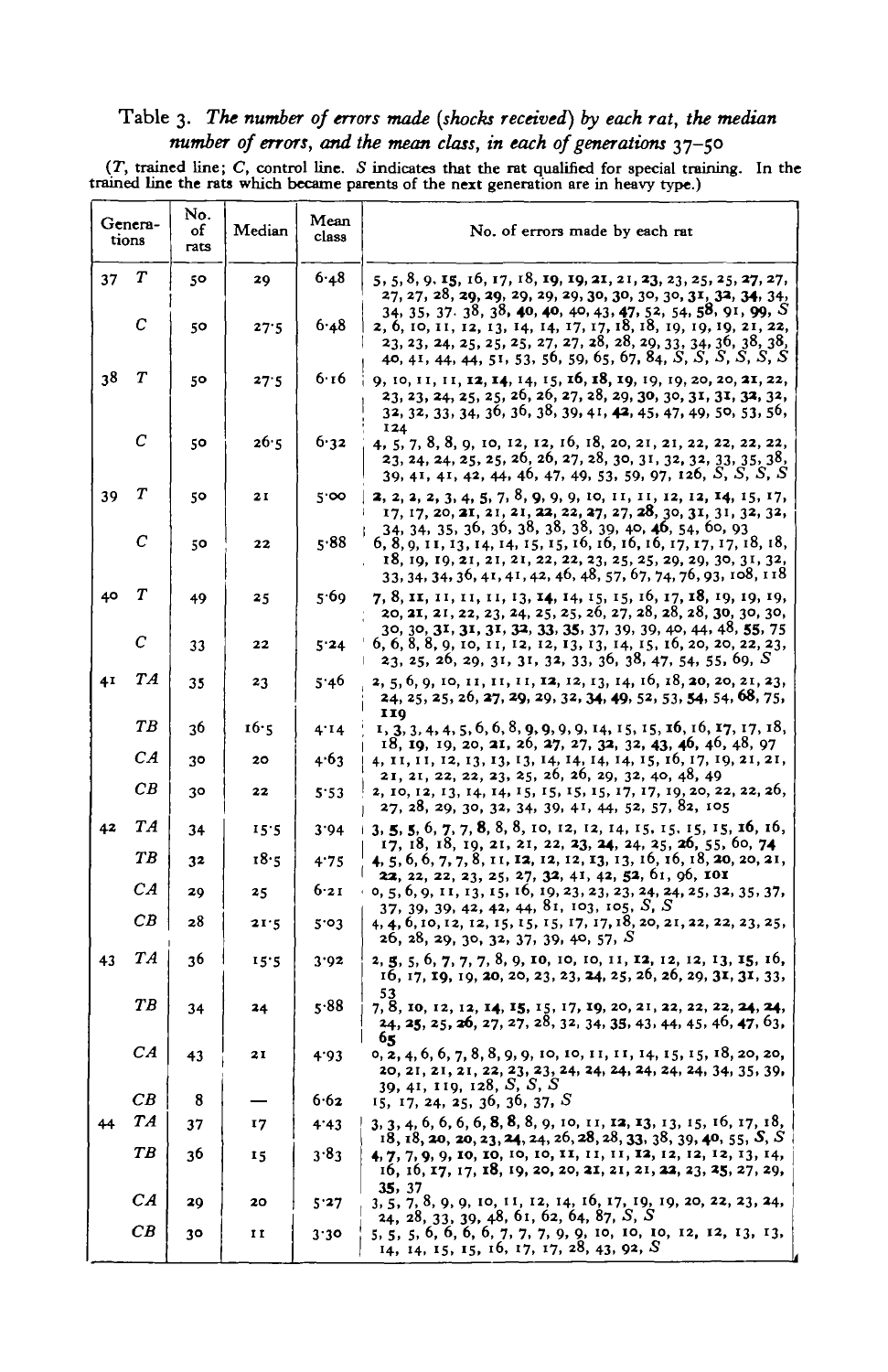Table 3 *(continued)*

|    | Genera-<br>tions | No.<br>of<br>rats | Median | Mean<br>class | No. of errors made by each rat                                                                                                                                                                                                                |
|----|------------------|-------------------|--------|---------------|-----------------------------------------------------------------------------------------------------------------------------------------------------------------------------------------------------------------------------------------------|
| 45 | TА               | 36                | 15     | 3.72          | 0, 2, 3, 4, 5, 5, 6, 7, 7, 8, 8, 9, 9, 10, 12, 12, 13, 15, 15, 15,<br>16, 17, 19, 20, 21, 22, 22, 23, 24, 25, 26, 29, 30, 33, 35, 45                                                                                                          |
|    | TВ               | 37                | 17     | 4.13          | 3, 5, 6, 7, 7, 8, 9, 9, 10, 10, 11, 11, 11, 11, 14, 15, 16, 16, 17,<br>17, 17, 18, 19, 19, 21, 21, 23, 23, 23, 24, 24, 25, 28, 34,                                                                                                            |
|    | CA               | 33                | 17     | 4.18          | 35. 41, S<br>0, 1, 3, 4, 6, 7, 8, 9, 10, 10, 11, 11, 11, 15, 17, 17, 17, 17, 18,<br>21, 23, 23, 24, 24, 25, 25, 25, 25, 26, 29, 32, 53, 68                                                                                                    |
|    | CB               | 38                | 17     | 4.26          | 0, 0, 4, 4, 6, 8, 9, 10, 10, 10, 11, 11, 11, 12, 13, 14, 15, 16, 17,<br>$17, 18, 18, 20, 22, 22, 23, 23, 23, 24, 25, 28, 29, 31, 33, 39,$<br>40, 48, 52                                                                                       |
| 46 | TA               | 34                | 18     | 4.73          | 2, 4, 8, 9, 10, 10, 13, 13, 15, 15, 17, 17, 17, 17, 17, 18, 18, 18,<br>19, 20, 21, 23, 24, 24, 26, 26, 27, 29, 33, 36, 37, 41, 42, 64                                                                                                         |
|    | TB               | 38                | 26     | 6.34          | 11, 12, 13, 19, 19, 20, 20, 21, 21, 22, 22, 22, 23, 23, 23, 24,<br>24, 24, 26, 26, 27, 27, 28, 28, 29, 31, 32, 33, 35, 36, 37, 40,<br>41, 46, 47, 75, S, S                                                                                    |
|    | CA               | 40                | 22.5   | 5.37          | 0, 3, 6, 6, 7, 13, 14, 15, 15, 16, 17, 17, 18, 19, 20, 20, 21, 21,<br>22, 22, 23, 23, 23, 23, 24, 25, 25, 26, 26, 27, 29, 34, 36,<br>41, 41, 45, 53, 80, 87, 110                                                                              |
|    | CB               | 20                | 22     | 4.00          | 2, 3, 4, 4, 9, 10, 11, 12, 15, 16, 16, 18, 18, 18, 22, 23, 24, 24,<br>27, 27, 28, 28, 31, 32, 34, 37, 40, 52, S                                                                                                                               |
| 47 | TА               | 34                | 20     | 4.79          | 1, 2, 3, 5, 6, 6, 6, 7, 11, 12, 12, 14, 16, 17, 18, 18, 20, 20, 21,<br>22, 24, 24, 25, 25, 26, 30, 31, 32, 33, 33, 37, 45, 50, 150                                                                                                            |
|    | TВ               | 34                | 17.5   | 4.94          | 3, 6, 7, 7, 9, 10, 11, 11, 12, 12, 12, 13, 14, 15, 15, 15, 16, 19, 20,<br><b>22</b> , 25, 27, 27, 28, 29, 29, 32, 33, 34, 40, 46, 81, 100, S                                                                                                  |
|    | СA               | 39                | 20     | 4.72          | 1, 5, 5, 5, 6, 8, 9, 10, 10, 11, 13, 15, 15, 16, 17, 17, 17, 18, 19,<br>20, 20, 21, 22, 22, 25, 26, 28, 28, 29, 29, 30, 30, 31, 32, 34,                                                                                                       |
|    | CВ               | 34                | 26     | 5.44          | 34, 35, 37, 46<br>3, 3, 4, 5, 6, 6, 7, 10, 11, 13, 13, 14, 17, 20, 21, 22, 25, 28, 29,<br>30, 30, 30, 31, 32, 33, 33, 34, 35, 36, 50, 59, 60, 70, S                                                                                           |
| 48 | TA               | 35                | 21     | 4.88          | 5, 8, 9, 10, 11, 12, 12, 14, 14, 14, 15, 15, 17, 17, 19, 20, 20,<br>21, 22, 22, 23, 24, 24, 25, 27, 28, 29, 30, 31, 32, 36, 36,<br>58, 65                                                                                                     |
|    | TВ               | 35                | 22     | 5.31          | 6, 7, 7, 8, 8, 9, 11, 12, 13, 14, 15, 17, 17, 19, 21, 21, 22, 22,<br>23, 26, 26, 29, 31, 31, 32, 32, 33, 33, 33, 35, 36, 37, 41, 42,<br>44                                                                                                    |
|    | CА               | 35                | 15     | 3.83          | 5, 5, 5, 6, 6, 7, 8, 8, 8, 8, 9, 9, 11, 12, 12, 12, 15, 15, 15, 15,<br>$16, 16, 18, 19, 19, 23, 23, 24, 25, 29, 30, 32, 39, 49, 50$                                                                                                           |
|    | CB               | 25                | 20     | 4.32          | 7, 8, 8, 9, 9, 10, 12, 13, 14, 16, 17, 18, 20, 20, 21, 24, 26, 27,<br>27, 29, 31, 53, 91, 110, 111                                                                                                                                            |
| 49 | TA               | 35                | 20     | 5.09          | 5, 9, 9, 9, 10, 11, 11, 12, 12, 13, 15, 15, 16, 16, 18, 19, 20, 20,<br>20, 21, 23, 24, 24, 24, 27, 28, 31, 31, 34, 38, 42, 47, 48,<br>62, S                                                                                                   |
|    | TВ               | 35                | 20     | 4.86          | 7, 10, 10, 11, 11, 12, 12, 13, 13, 15, 15, 17, 17, 18, 19, 19, 19,<br>20, 23, 23, 23, 24, 26, 26, 26, 26, 27, 28, 29, 29, 31, 31, 38,<br>39.4I                                                                                                |
|    | CA               | 34                | 17.5   | 4.62          | 2, 3, 7, 9, 11, 13, 13, 13, 13, 13, 14, 14, 15, 15, 16, 16, 17, 18,<br>19, 22, 22, 23, 24, 25, 25, 25, 25, 27, 29, 29, 30, 52, 87, S                                                                                                          |
|    | CB               | 35                | 22     | 5.54          | 2, 7, 8, 9, 11, 12, 13, 13, 15, 15, 15, 16, 18, 19, 19, 20, 21, 22,<br>23, 24, 25, 28, 30, 32, 33, 36, 38, 39, 40, 50, 56, 58, 76,<br>112. S                                                                                                  |
| 50 | T A              | 50                | 19.5   | 4.74          | 2, 5, 6, 7, 8, 8, 8, 9, 9, 10, 10, 11, 12, 13, 15, 16, 16, 17, 17,<br>17, 17, 18, 19, 19, 19, 20, 20, 20, 20, 21, 22, 23, 23, 25, 25,                                                                                                         |
|    | TB               | 50                | 18     | 4.62          | $25, 28, 29, 30, 30, 30, 30, 30, 32, 36, 36, 37, 40, 47, S$<br>7, 7, 7, 7, 8, 8, 8, 9, 9, 9, 9, 10, 11, 12, 12, 12, 12, 13, 13, 14,<br>14, 14, 16, 17, 18, 18, 18, 19, 19, 20, 21, 22, 22, 22, 23, 23,                                        |
|    | CA               | 50                | 18.5   | 4.78          | $25, 27, 28, 32, 33, 33, 34, 36, 39, 50, 58, 68, 71, S$<br>4, 4, 4, 5, 5, 5, 6, 7, 7, 7, 8, 8, 9, 10, 11, 12, 13, 14, 15, 15, 16,<br>17, 17, 18, 18, 19, 20, 20, 21, 21, 22, 24, 25, 27, 27, 28, 31,                                          |
|    | $\overline{CB}$  | 50                | 13.5   | 3.82          | 32, 33, 34, 34, 37, 37, 39, 42, 48, 56, 138, S, S<br>2, 4, 4, 5, 6, 6, 6, 7, 7, 7, 7, 8, 9, 9, 9, 9, 10, 10, 10, 10, 11,<br>12, 12, 12, 15, 16, 17, 19, 19, 20, 22, 22, 23, 23, 23, 24, 24,<br>25, 25, 25, 26, 27, 27, 28, 31, 31, 32, 33, 34 |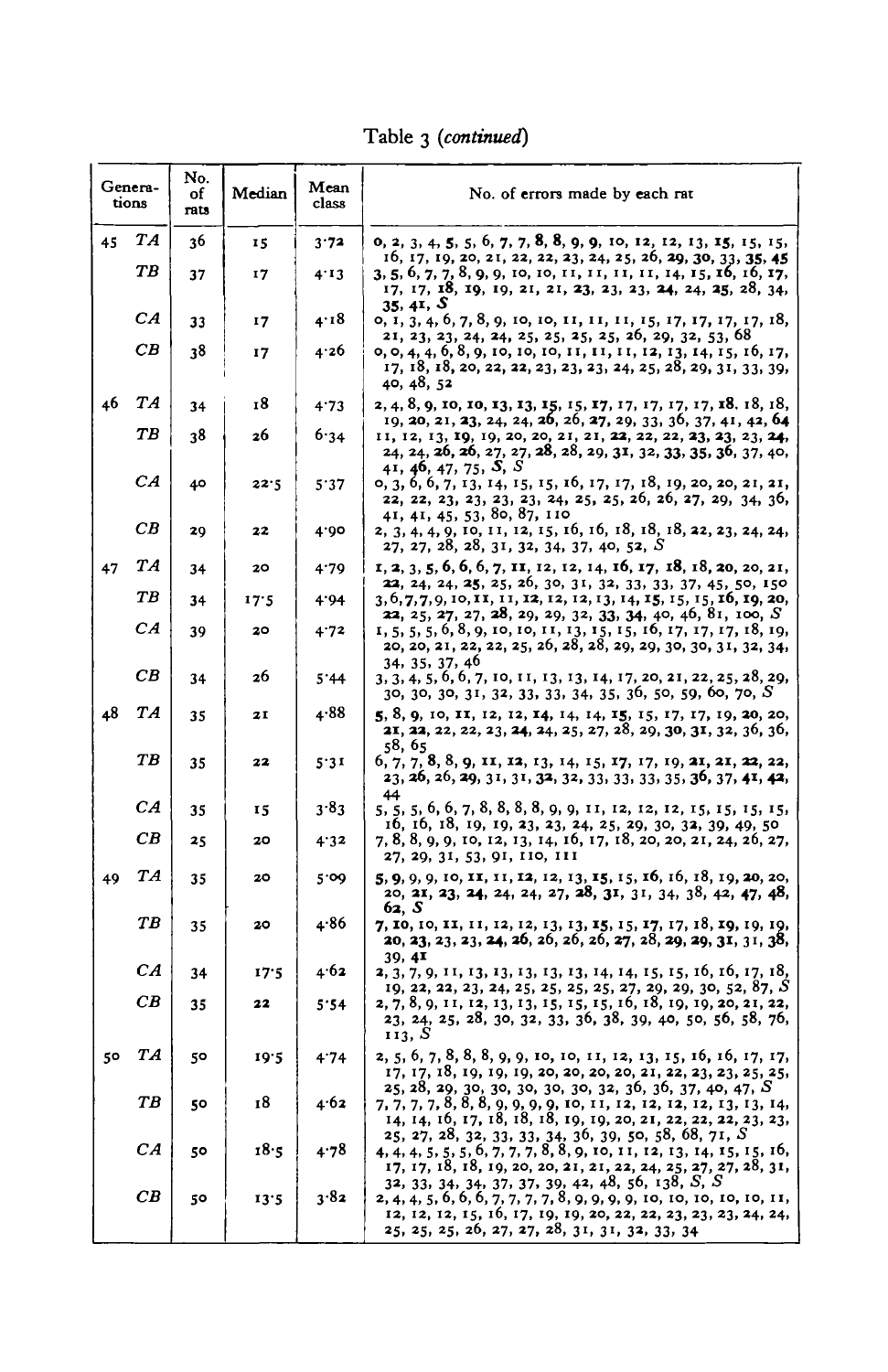last six generations were of the same order as those of generations  $13-16$ . Throughout the whole experiment the parallelism between the performances of the trained and control lines was remarkable; over the last few generations the controls were generally even superior to the trained line.

| Genera-<br>tions                                                                                                                                                 | No. of rats                                                                            |                                                                                       | Mean class                                                                                              |                                                                                                      |                                                                                                                  | $%$ in class $1$                                                                                            |                                                                                                           | $%$ in class 10                                                                                         |                                                                                                            |
|------------------------------------------------------------------------------------------------------------------------------------------------------------------|----------------------------------------------------------------------------------------|---------------------------------------------------------------------------------------|---------------------------------------------------------------------------------------------------------|------------------------------------------------------------------------------------------------------|------------------------------------------------------------------------------------------------------------------|-------------------------------------------------------------------------------------------------------------|-----------------------------------------------------------------------------------------------------------|---------------------------------------------------------------------------------------------------------|------------------------------------------------------------------------------------------------------------|
|                                                                                                                                                                  | $\tau$                                                                                 | $\overline{c}$                                                                        | $\boldsymbol{T}$                                                                                        | C                                                                                                    | Ratio:<br>T/C                                                                                                    | $\boldsymbol{T}$                                                                                            | C                                                                                                         | $\tau$                                                                                                  | $\mathcal{C}$                                                                                              |
| $1 - 4$<br>$5 - 8$<br>$9 - 12$<br>$13 - 16$<br>$17 - 20$<br>$21 - 24$<br>$25 - 28$<br>$29 - 32$<br>$33 - 36$<br>$37 - 40$<br>$41 - 44$<br>$45 - 48$<br>$49 - 50$ | 64<br>116<br>105<br>187<br>230<br>197<br>180<br>160<br>180<br>199<br>280<br>283<br>170 | 54<br>91<br>177<br>148<br>200<br>183<br>197<br>150<br>199<br>183<br>227<br>273<br>169 | 7.89<br>7.34<br>6.23<br>4.41<br>5.07<br>4.40<br>4'11<br>$5'$ OO<br>6.12<br>5.83<br>4.50<br>4.87<br>4.80 | 7.80<br>6.49<br>6.33<br>5.01<br>5.29<br>4.75<br>4.66<br>5.03<br>6.02<br>6.05<br>5.03<br>4.71<br>4.65 | 1.00<br>1.13<br>o·98<br>0.88<br>0.96<br>0.04<br>o.88<br>0.00<br>1.02<br>o·o6<br>o.8 <sub>9</sub><br>1.03<br>1.03 | o.oo<br>3.45<br>6.67<br>15:51<br>11.30<br>18.78<br>25.40<br>11.88<br>3.89<br>4.52<br>7.14<br>16.61<br>14.71 | 0.00<br>4.40<br>3.95<br>10.81<br>11.50<br>16.39<br>7.61<br>8.67<br>3.52<br>1.64<br>6.22<br>20.51<br>21.80 | 25'00<br>23.28<br>10.48<br>6.42<br>4.35<br>6.09<br>4.23<br>4.38<br>6.67<br>3'01<br>3'21<br>1.76<br>1.77 | 27.78<br>10.00<br>11∙86<br>5.41<br>14.00<br>6.01<br>5.58<br>8.00<br>12.06<br>10.93<br>8.44<br>1.83<br>3:55 |

Table 4. Summary of the results of the fifty generations in groups of four generations



Fig. 2. Continuous line, line T; broken line, line C. The mean classes are those of all rats which began training in the year referred to. The first point, 1933, includes some rats which began training late in 1932; the last point, 1951, includes some rats which began training early in 1952.

It is unfortunate that McDougall did not publish full details of the performances of his rats; his reports give only the arithmetic mean of the scores in each generation and the scores of the best and worst rats. But although an accurate comparison of the rate, and extent, of changes in learning in the two experiments cannot be made, it is clear that the improvement which characterized our first twenty-eight generations closely parallels that of McDougall's thirty-two generations and it seems probable that the same factor, or factors, operated in the two experiments. But

314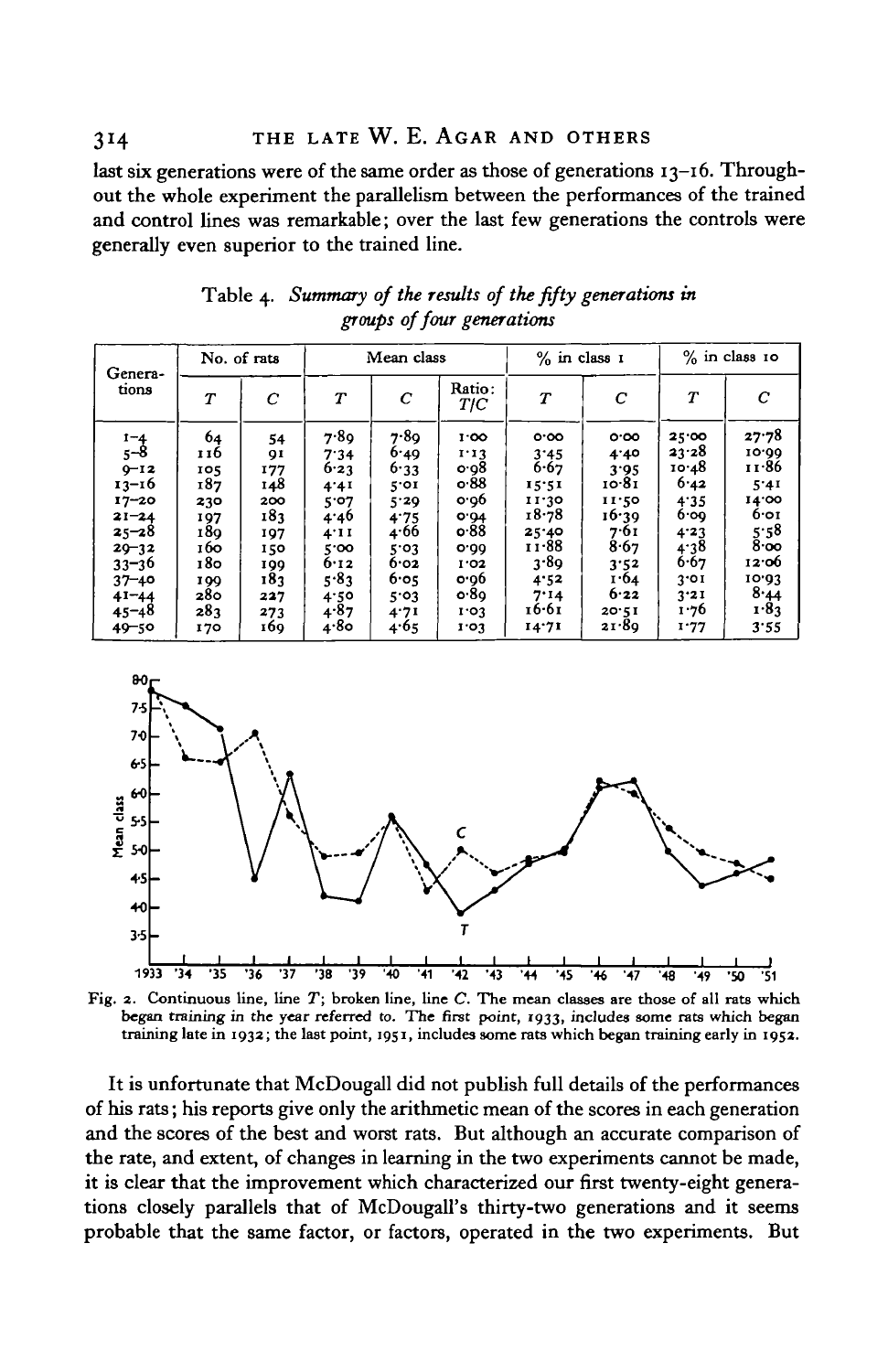McDougall's claim that the improvement was due to Lamarckian inheritance is plainly invalidated first, by the performance of our control line and secondly, by the fact that, in our experiment, the improvement was not maintained in later generations.

### DISCUSSION OF RESULTS

What is the explanation of the observed changes in the rate of learning? Selection can be ruled out. McDougall found that improvement was continued when he deliberately practised adverse selection and, in our experiment, it would be difficult to explain on any selection hypothesis, why, with a standardized system of training and mating, the direction of change in rate of learning should be periodically reversed. The parallel performance of the trained and control lines suggests that



Fig. 3. This figure shows Table 4, column *Mean Class,* in the form of a graph. Continuous line, line *T;* broken line, line C.

the changes were related to factors, not necessarily having any genetic basis, which influenced the rate of learning.

In our First Report we listed six such factors  $:(1)$  the severity of the punishment, (2) vigour, (3) intelligence (ability to learn by experience), (4) the strength of the right or left habit, (5) 'venturesomeness', (6) chance factors not causally related to the learning process at all. Subsequent analysis of the data has shown that yet another factor needs consideration and that the performance of the rats was influenced by the season of the year in which they were trained. The separate or additive effects of these seven factors could explain the great variation in the performances of individual rats and the differences between particular generations, but only the first two, i.e. severity of punishment and vigour, seem to offer any basis for an explanation of trends of improvement or decline extending over a number of successive generations.

### (a) *Seasonal effect*

When the rats of the whole fifty generations of the two lines are grouped according to the month in which they commenced their training and the mean class is calculated for each of the 12 months, it is found that, starting in February, the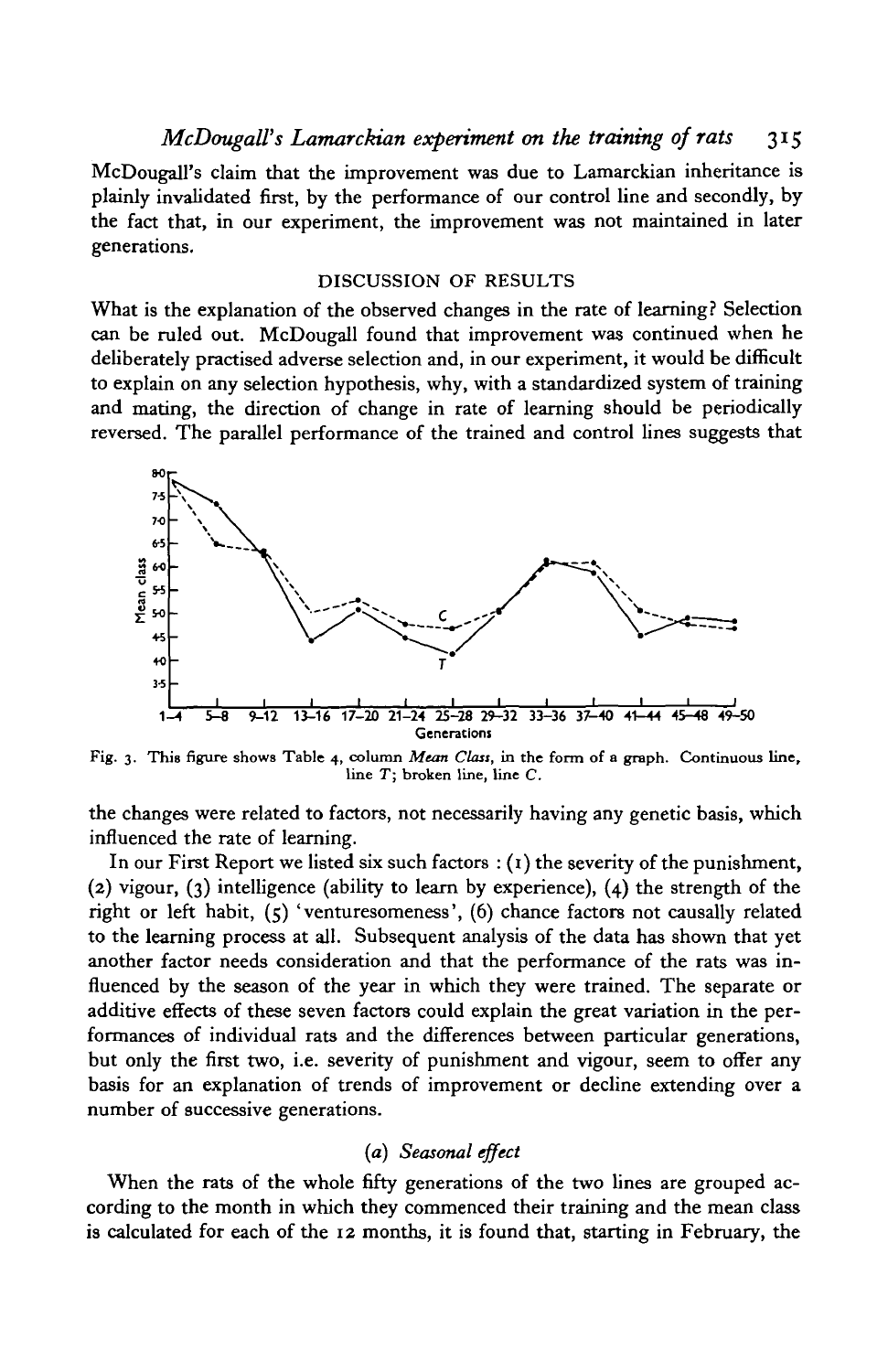means increase regularly to reach a maximum value in July and then decrease regularly to a minimum value in November (Fig. 4, Table 5).

In order to find whether this seasonal factor had operated throughout the experiment, similar analyses were made after dividing the experiment into four 5-year periods. In the early months of the year the results were erratic, but from March-April onwards generally conformed to the pattern of the previous analysis and showed consistently that rats which commenced their training during the winter months of June, July and August were at a disadvantage by comparison with those which commenced training in November and December.\*

This effect may have been due, in part, to our failure to maintain a constant temperature in the colony room and in the water in the tank. The only precautions taken were, that in winter, the room was heated and warmed water was used in the tank. In neither case, however, was the temperature raised to summer levels.

![](_page_9_Figure_4.jpeg)

**Fig. 4. The mean classes are those of the rats which began training in the month and period referred**  $\text{to.} \ \text{---}$ ,  $1932-52$ ;  $\text{---}$ ,  $1932-7$ ;  $\ldots$ ,  $1938-42$ ;  $\text{---}$ ,  $1943-7$ ;  $\text{---}$ ,  $1948-52$ .

The lower water temperature during the winter may have had a slightly adverse effect on the performance of the rats, for Wever (1932) and Hack (1933) have found that the rat's incentive to escape from immersion varies with water temperature, being greatest at low temperatures. At lower temperatures (10-20°C.) the rats after being placed in the water swam strongly and directly to the landing platform. At temperatures from 30 to 40° C., Wever states that 'many of the animals did not head for the goal immediately but spent some time in casual exploration'. Hack describes the rats at  $37.5^{\circ}$  C. as showing an 'inquisitive attitude' with frequent reversals and re-entries into the blind alleys of the maze. This latter type of behaviour, we believe, facilitated learning in our experiment, but we are disinclined to attribute seasonal variation in performance to differences in water temperature; for the greatest range in temperature would not have exceeded  $12-22^{\circ}$  C. and the

**<sup>•</sup> The main divergences from the pattern are the low values of the class mean in the May group, 1948-52, and the June group, 1932-37. In both groups the number of rats was small—considerably less than half the average number for the other months.**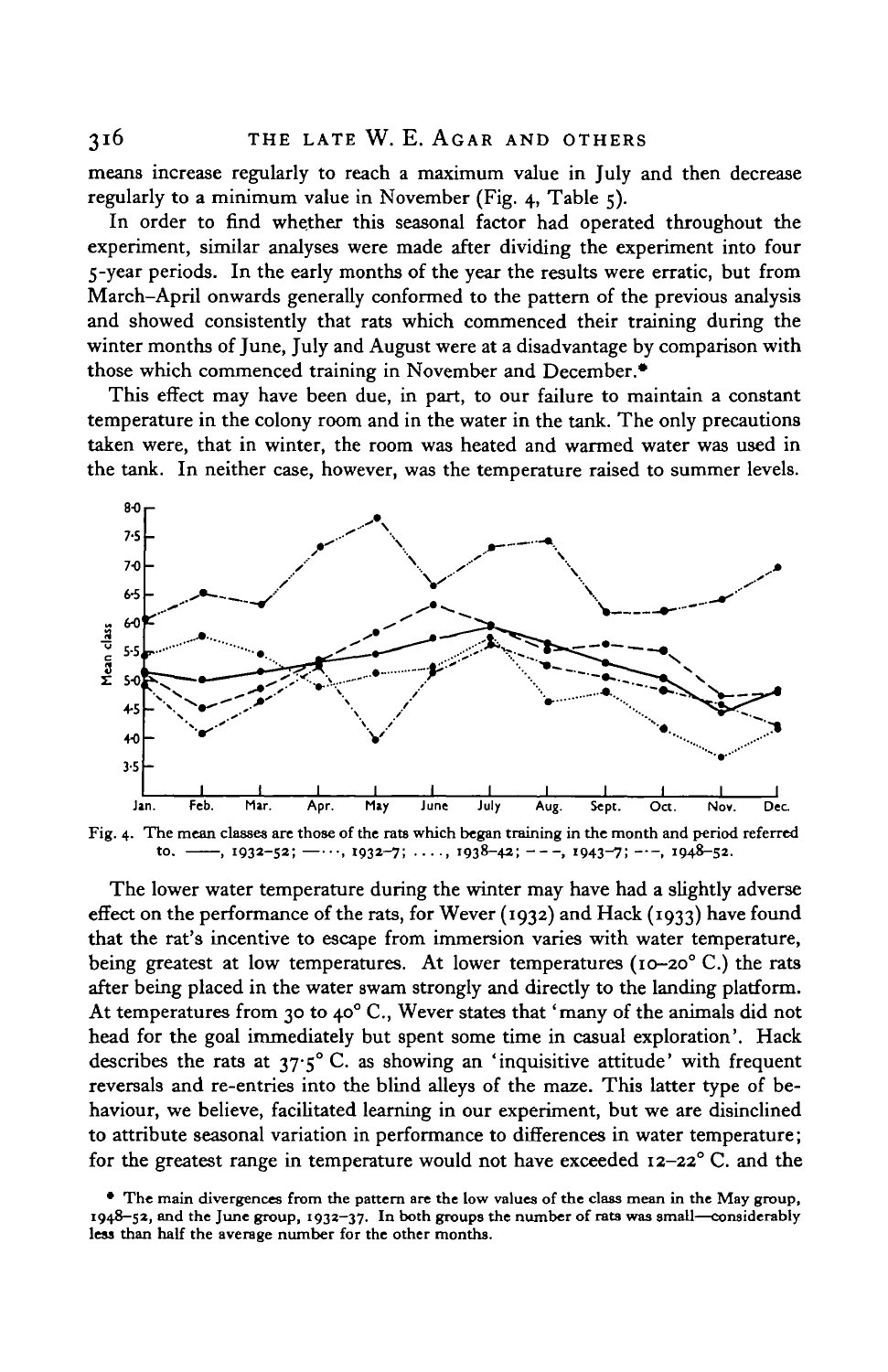| l                           |
|-----------------------------|
|                             |
|                             |
|                             |
|                             |
|                             |
|                             |
|                             |
|                             |
| i<br>Si                     |
|                             |
|                             |
|                             |
| $\vdots$                    |
| I                           |
|                             |
|                             |
| $\frac{1}{2}$<br>Ĩ          |
| ŗ<br>$\frac{1}{2}$<br>Table |

|  |     |                           | $\begin{array}{r l}\n & 0 & 0 \\  & 0 & 0 & 0 \\  & 0 & 0 & 0 & 0 \\  & 0 & 0 & 0 & 0 \\  & 0 & 0 & 0 & 0 & 0 \\  & 0 & 0 & 0 & 0 & 0 \\  & 0 & 0 & 0 & 0 & 0 \\  & 0 & 0 & 0 & 0 & 0 \\  & 0 & 0 & 0 & 0 & 0 \\  & 0 & 0 & 0 & 0 & 0 & 0 \\  & 0 & 0 & 0 & 0 & 0 & 0 \\  & 0 & 0 & 0 & 0 & 0 & 0 & 0 \\  & 0 & 0 & 0 & 0 & 0 & 0 & 0 \\  & 0 & $ |                                                                                                                                                                                                                                                                                                                                      |                           |                           |
|--|-----|---------------------------|---------------------------------------------------------------------------------------------------------------------------------------------------------------------------------------------------------------------------------------------------------------------------------------------------------------------------------------------------|--------------------------------------------------------------------------------------------------------------------------------------------------------------------------------------------------------------------------------------------------------------------------------------------------------------------------------------|---------------------------|---------------------------|
|  |     |                           | $\begin{array}{c cc} & 84 & 84 & 84 \\ \hline 6 & 84 & 84 & 85 \\ 11 & 11 & 13 & 89 \\ 13 & 11 & 13 & 89 \\ 15 & 13 & 13 & 89 \\ 16 & 13 & 13 & 89 \\ 17 & 13 & 13 & 89 \\ 18 & 13 & 13 & 89 \\ 19 & 13 & 13 & 89 \\ 10 & 13 & 13 & 89 \\ 11 & 14 & 15 & 89 \\ 16 & 13 & 13 & 89 \\ 19 & 13 & 13 & 89 \\ 10 &$                                    |                                                                                                                                                                                                                                                                                                                                      |                           |                           |
|  |     |                           | Aug.<br>$83$<br>$745$<br>$83$<br>$745$<br>$745$<br>$405$<br>$745$<br>$745$<br>$745$<br>$745$<br>$745$<br>$745$<br>$745$<br>$745$<br>$745$<br>$745$<br>$745$                                                                                                                                                                                       |                                                                                                                                                                                                                                                                                                                                      |                           |                           |
|  |     |                           |                                                                                                                                                                                                                                                                                                                                                   |                                                                                                                                                                                                                                                                                                                                      |                           |                           |
|  |     |                           | $\frac{1}{1}$ and $\frac{1}{5}$ $\frac{15}{5}$ $\frac{6}{5}$ $\frac{6}{5}$ $\frac{3}{5}$ $\frac{3}{5}$ $\frac{3}{5}$ $\frac{3}{5}$ $\frac{3}{5}$ $\frac{3}{5}$ $\frac{3}{5}$ $\frac{3}{5}$ $\frac{3}{5}$ $\frac{3}{5}$ $\frac{3}{5}$                                                                                                              |                                                                                                                                                                                                                                                                                                                                      |                           |                           |
|  |     |                           |                                                                                                                                                                                                                                                                                                                                                   |                                                                                                                                                                                                                                                                                                                                      |                           |                           |
|  | Āpr |                           | $\begin{array}{r l} \hline 36 & 33 \\ 733 & 33 \\ 154 & 39 \\ 133 & 35 \\ 148 & 335 \\ 133 & 35 \\ 133 & 36 \\ 133 & 36 \\ 133 & 36 \\ 133 & 36 \\ 133 & 36 \\ 133 & 36 \\ 133 & 36 \\ 133 & 36 \\ 133 & 36 \\ 133 & 37 \\ 134 & 38 \\ 135 & 39 \\ 139 & 39 \\ 139 & 39 \\ 139 & 39 \\ 139 & 39 \\ 139 & 39 \\ $                                  |                                                                                                                                                                                                                                                                                                                                      |                           |                           |
|  |     |                           |                                                                                                                                                                                                                                                                                                                                                   |                                                                                                                                                                                                                                                                                                                                      |                           |                           |
|  |     | Feb.                      |                                                                                                                                                                                                                                                                                                                                                   | $\left.\begin{array}{ccc} 1 & 0 & 0 & 0 \\ 0 & 0 & 0 & 0 \\ 0 & 0 & 0 & 0 \\ 0 & 0 & 0 & 0 \\ 0 & 0 & 0 & 0 \\ 0 & 0 & 0 & 0 \\ 0 & 0 & 0 & 0 \\ 0 & 0 & 0 & 0 \\ 0 & 0 & 0 & 0 \\ 0 & 0 & 0 & 0 \\ 0 & 0 & 0 & 0 \\ 0 & 0 & 0 & 0 \\ 0 & 0 & 0 & 0 \\ 0 & 0 & 0 & 0 \\ 0 & 0 & 0 & 0 \\ 0 & 0 & 0 & 0 \\ 0 & 0 & 0 & 0 \\ 0 & 0 & $ |                           |                           |
|  | g   |                           |                                                                                                                                                                                                                                                                                                                                                   |                                                                                                                                                                                                                                                                                                                                      |                           |                           |
|  |     | No. of rats<br>Mean class | No. of rats<br>Mean class                                                                                                                                                                                                                                                                                                                         | No. of rats<br>Mean class                                                                                                                                                                                                                                                                                                            | No. of rats<br>Mean class | No. of rats<br>Mean class |
|  |     | $1932 - 7$                | $1938 - 42$                                                                                                                                                                                                                                                                                                                                       | 1943-7                                                                                                                                                                                                                                                                                                                               | $1948 - 52$               | $1932 - 52$               |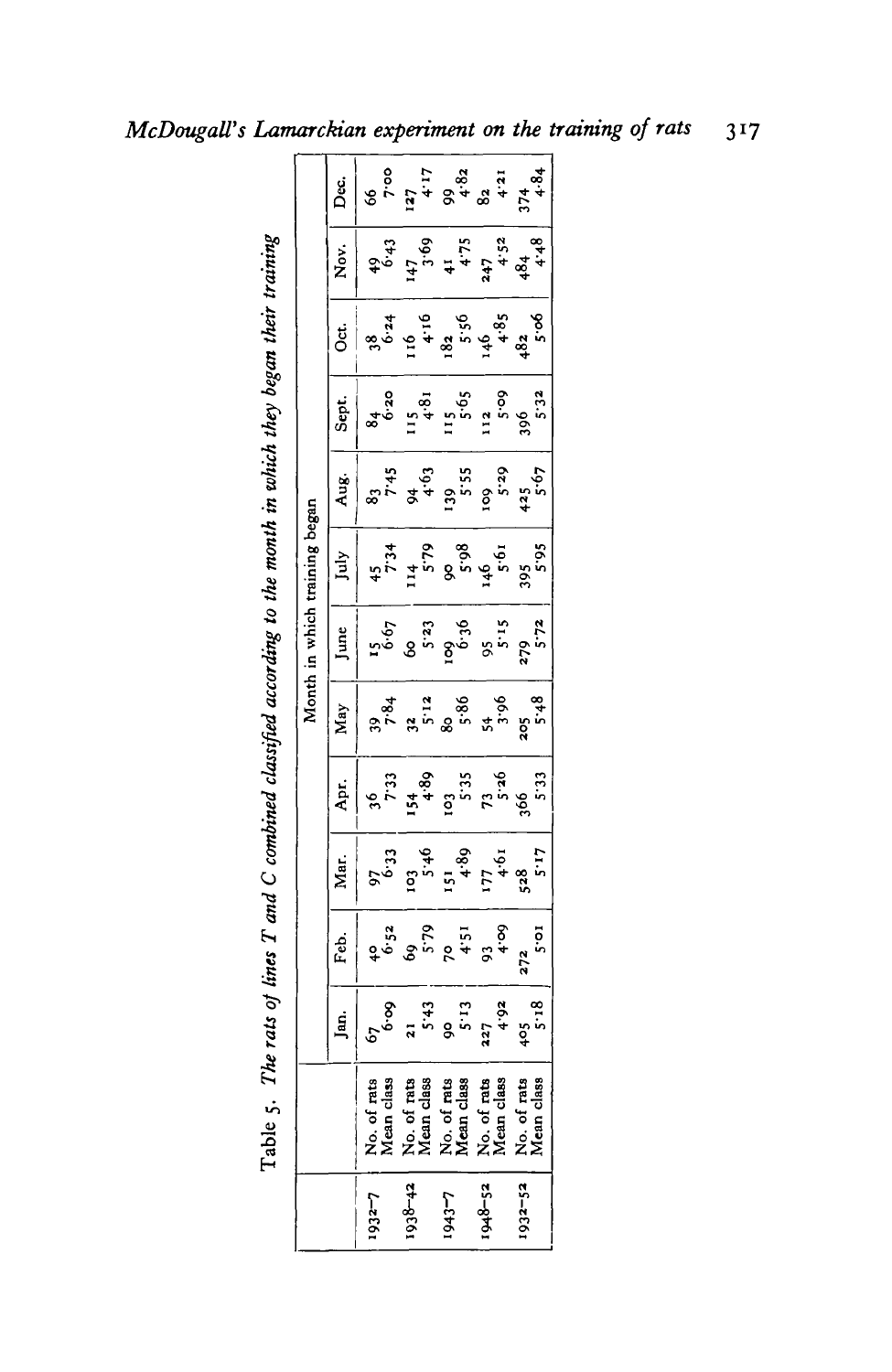maximal temperatures would have occurred in summer, not in November, which was the period of minimum scores. But in any case, seasonal effects cannot possibly account for trends, lasting over a period of some years, and it is primarily with these that we are here concerned.

As will be shown later, we do attach great importance to the effects on learning, of differences in behaviour in the tank, but we believe that these differences were largely the expression of variations in the health and vigour of the rats.

## *(b) Severity of punishment*

In his preliminary experiments, McDougall found that the strength of shock had considerable effect on the rate of learning. Thus if the severity of punishment tended to wax and wane over long periods the performance of the rats would show corresponding trends. We are satisfied that this effect did not operate in our experiment. The importance of a standardized punishment was recognized from the beginning and the precautions taken to ensure this (see First Report) have been maintained. The electrical installations, as shown by periodical tests, have remained in perfect order.

## (c) *Vigour*

McDougall, Crew and ourselves have all noted that less vigorous rats tended to learn more quickly. Crew attributed this to their receiving more severe punishment. We, however, agree with McDougall that it was mainly a result of their slower and more hesitant progress through the water which gave them more time to perceive the situation.

McDougall, while admitting the relationship, was inclined to minimize its effect. He wrote (1938, p. 374): 'very great vigour and liveliness is a little unfavourable to quick learning and a somewhat diminished or less-than-average vigour is probably slightly favourable'. Crew, having noted that poorly developed, feeble rats learnt quickly, suggested that ' as a general rule, the more vigorous the rat the higher the score may be expected to be'. In our First Report we produced evidence to support this view. Fifteen rats of the 3rd-5th generations which, before the 10th day of training and before learning, had been noted on the training cards as 'weak' or ' undersized' had an average score well below the general average of these generations. There was also evidence from generation 17 which was severely debilitated by a mite infestation. After this had been controlled and the diet changed there was an extraordinary improvement in the health of the colony and a striking change for the worse in training performances; forty-five rats trained prior to the eradication of the mites had a class mean of  $3.29$ ; thirty-five rats born afterwards had a class mean of 6-40. But in the following generations, although the rats remained in a good condition, there was a return to low training scores and we were then inclined to accept McDougall's conclusion that variation in health and vigour could not explain the fluctuations in the rate of learning.

Further experience led us to revise this opinion. During the course of the experiment, the general health and fertility of the rats varied considerably. At irregular intervals the colony went into a decline extending over several generations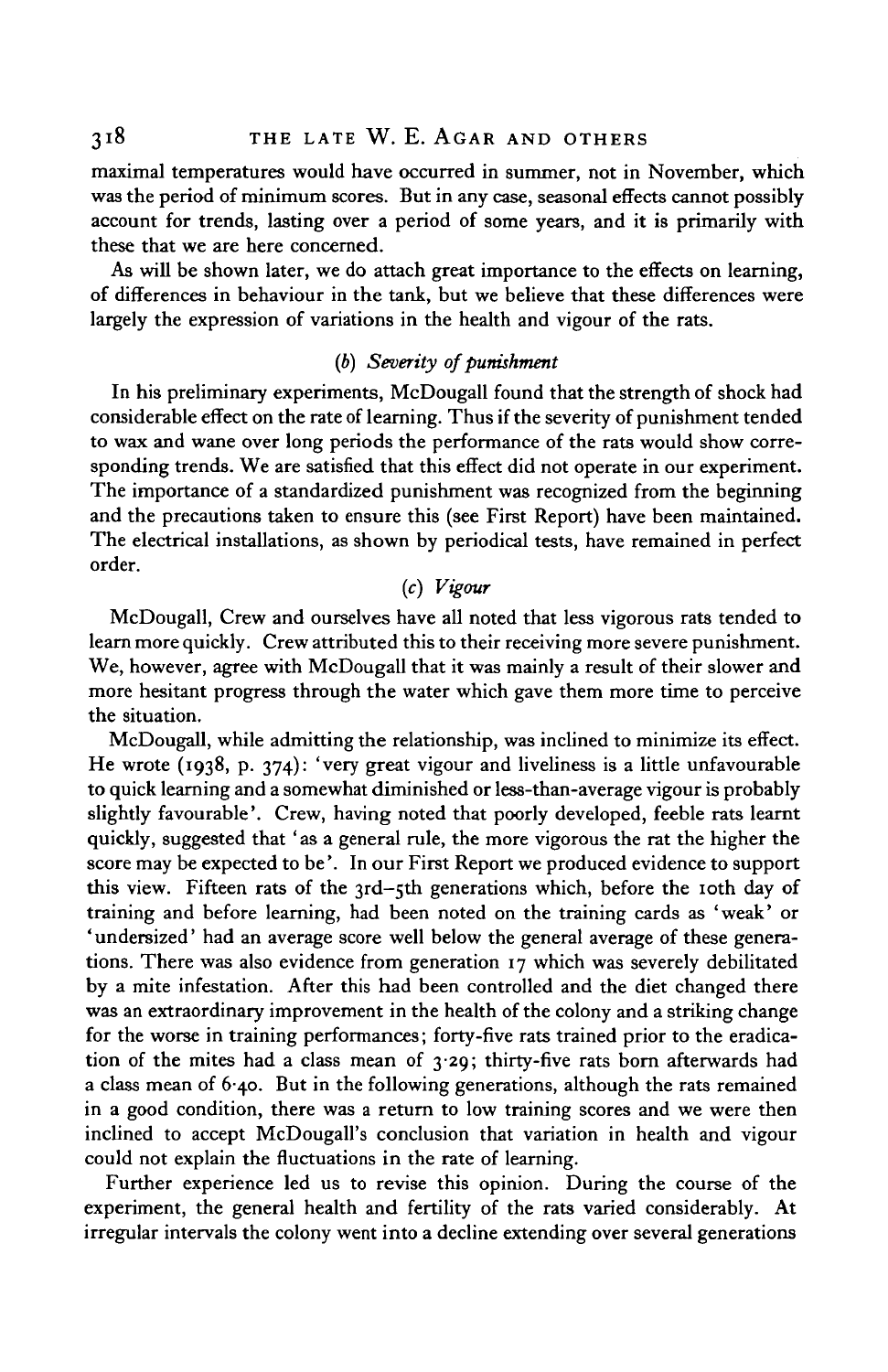### *McDougall's Lamarckian experiment on the training of rats* 319

and then, for no apparent reason, regained its health and vigour. McDougall evidently had the same experience for he refers to 'waves of decline of vigour'. Greenman & Duhring (1931), working with a selected group of rats at the Wistar Institute, report large weight fluctuations over a succession of generations so that changes in the general physique of the albino rat may occur, even in colonies maintained in the most favourable environment. The occurrence of such changes in our colony, coupled with the facts set out above, justified a detailed analysis of possible relationships between health and training scores.

As the need had not been foreseen, proper records of the health of the rats were not kept and the data available are therefore few. We have, however, fairly complete fertility records, and as fertility is correlated with health these have provided us with an indirect measure of health. Since all the members of a single generation were mated at the one time, they were all therefore given an equal chance of reproducing; and it is justifiable to use, as an index of fertility, the number of fertile rats in each generation, expressed as a percentage of the number mated.\*

The rats were weaned at 26 days and commenced their training on the 28th day. The great majority (about  $80\%$ ) learnt during the first fortnight of training, i.e. between the ages of 31 and 42 days, when their general health would be determined, in large measure, by the nursing capacity and therefore the general health of the mother.

Thus if rate of learning were influenced by the health of the rats one would expect a correlation between *fertility, used as a measure of health, of one generation, and the training scores of the next.*

The first analysis was made in respect of generations 1-40, i.e. for the period prior to the splitting into sublines. The coefficient of correlation, for the trained line was  $+o_4$ o and for the control line  $+o_4$ 2. Both values are significant at the  $1\%$  level, and fertility is therefore shown to be positively correlated with high training scores.

The analysis was then extended to include the whole fifty generations, treating the trained rats and the controls each as a single population. For the trained line there was again a positive correlation significant at the  $1\%$  level. For the control line the correlation was positive but was not significant.

When the control sublines of generations  $41-50$  were analysed separately, it was found that there was no significant correlation between fertility and training scores in either subline, but that in subline *B,* such correlation as occurred, was negative. This latter fact was not wholly unexpected for until the 48th generation it had been obvious at the time of training that subline *B* was atypical in that, while fertility was fairly high, the rats were undersized and poor in health. Their inferiority was indicated by their small litters. In every generation from 41 to 48, the average litter

<sup>•</sup> In the trained line our records show, as fertile, only those rats whose offspring were taken into training. When fertility was high, some first litters were discarded without their parentage being recorded and the fertility index would thus give an underestimate of the true level of fertility. This situation did not often arise, and, in fact, the value of the index for the trained line was not significantly differen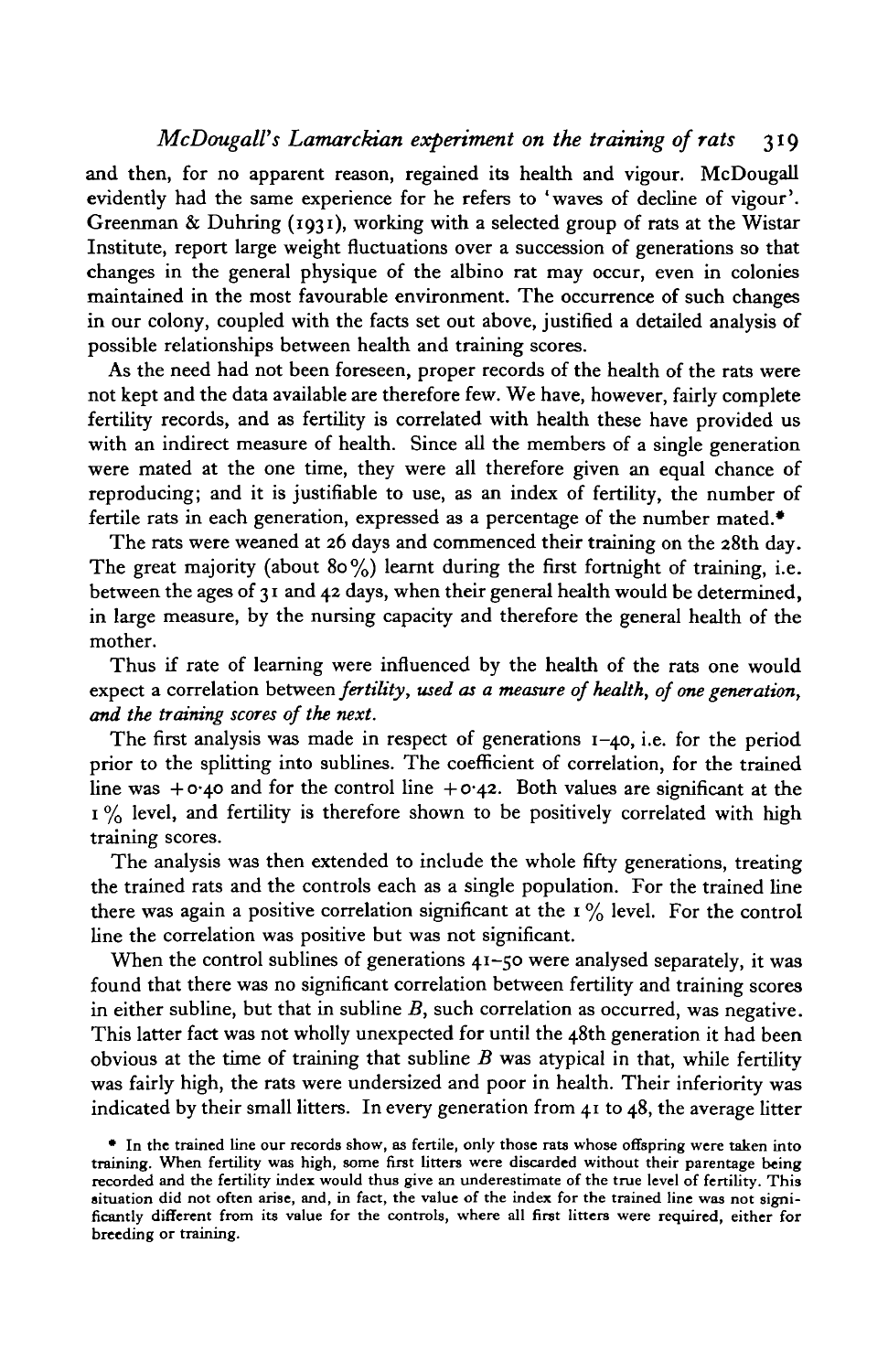size in subline  $B$  was smaller than in subline  $A$ . For the eight generations combined the average for *B* was  $7.3$ , for *A* 9.3.

While there are grounds for regarding control subline *B* as atypical, the occurrence of a negative correlation between fertility and scores is disconcerting. It does not, however, discredit the highly significant correlation established for the first forty generations of the control line and for the whole fifty generations of the trained line.

The possibility that there might be a correlation between fertility and rate of learning was considered by both Crew and McDougall. Crew pointed out that if there were a positive correlation between fertility and quickness, i.e. the reverse of the one established above, it could explain the progressive improvement of McDougall's rats. McDougall had been fully aware of the significance of the point made by Crew, but such evidence as he collected, supports our conclusion. In his water-maze experiments, several attempts to isolate a superior stock, by breeding from selected quick learners, failed on each occasion because of the infertility of the superior rats. He had the same experience in his first selection experiment with quick learners in the tank.

We have established a positive correlation between the fertility of one generation and the scores of the next but it is difficult to believe that there could be any direct causal relationship between them. They must have been connected by a third factor. The basic premise of the foregoing analysis is that this third factor was the general health and vigour of the rats. If it be accepted that healthy vigorous rats are more fertile than less vigorous ones, then the above correlation indicates that the more vigorous the rat the higher its expected training score.

Tryon (1929, 1932) has suggested that the reverse relationship may hold for maze-learning. By breeding rats selectively, according to their ability on a maze, he developed a strain of 'brights' and a strain of 'dulls'. Over a number of generations he found that both lines showed a progressive improvement in learning ability. Tryon was inclined to attribute this improvement to increased vigour of the rats. Were this so, it would not necessarily conflict with our conclusion on the influence of vigour on learning in the tank. Krechevsky (1932) has analysed the performances of Tryon's two strains, and has concluded that the difference between them was related specifically to maze learning. The 'brights' learned quickly because they used 'spatial hypotheses'. The 'dulls' used 'visual hypotheses'. Drew (1939) has pointed out that this, while penalizing them on a maze, would have favoured them in a light-discrimination test, and that Tryon's 'dulls' would probably have been quick learners in the tank. The two learning situations were so different that vigour could have been favourable in one, and a handicap in the other.

The training scores of individual rats were necessarily influenced by a variety of factors and all of these, no doubt, played some part in causing the changes in the average rate of learning which occurred during the course of the experiment. We believe, however, that the major changes, that is the changes involving a progressive improvement or decline extending over several generations, were due primarily to changes in the general level of health in the rat colony. The cause of